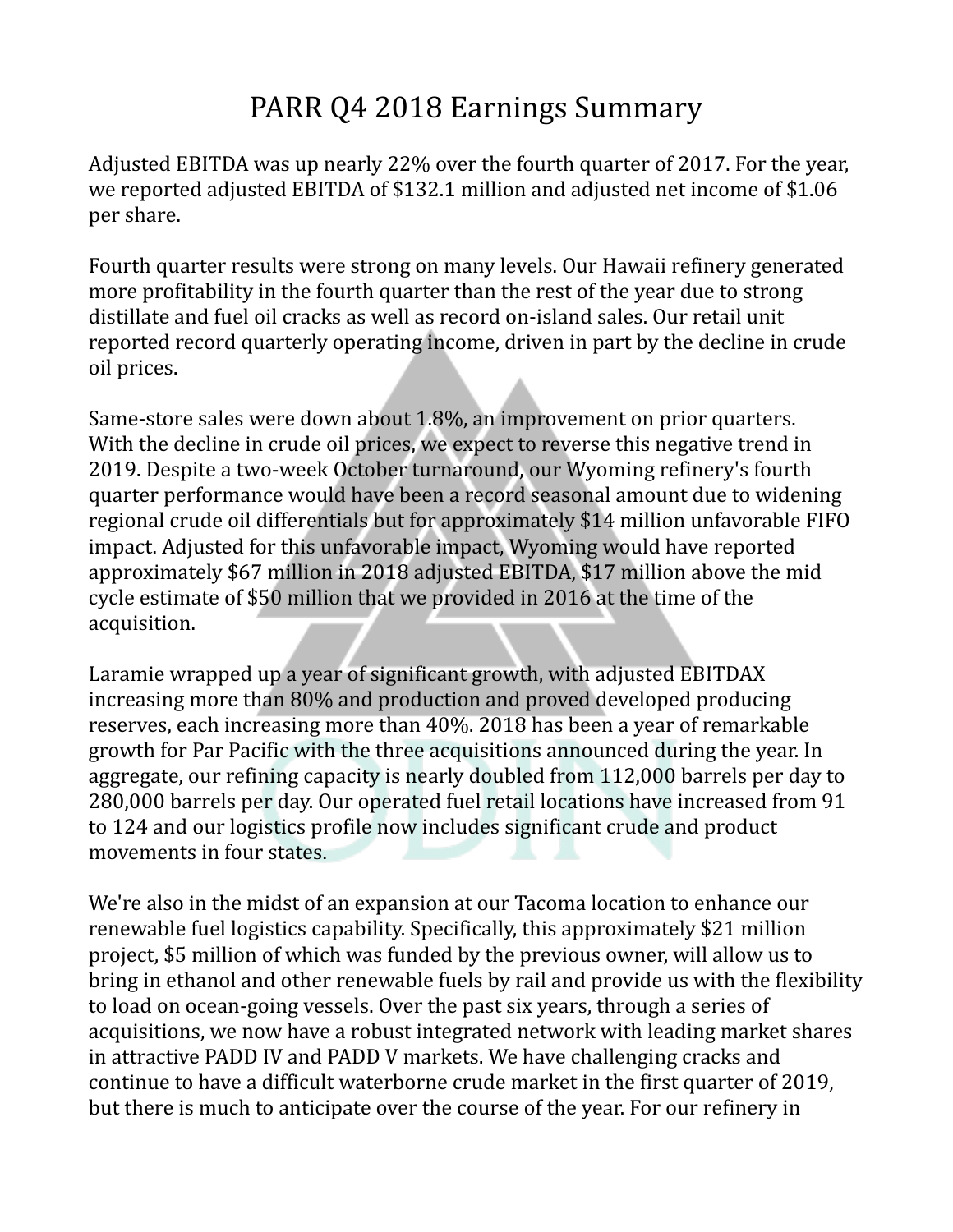Hawaii, market conditions were favorable, elevated global crude oil differential and weak gasoline environment were more than offset by strong distillate and fuel oil crack spreads.

Fourth quarter Singapore 4-1-2-1 index was \$8.23 per barrel compared to \$6.82 per barrel in the fourth quarter of 2017. Consistent with our guidance, the last portion of Hurricane Lane impact is reflected in our fourth quarter results with approximately \$5 million of unfavorable impact or \$0.70 per barrel. Our realized adjusted gross margin NOI was \$7.03 per barrel in the quarter, reflecting relatively strong capture, driven in part by the contractual price lag in Hawaii in falling price environment as flat Brent dropped approximately \$30 per barrel in the quarter. We closed the IES acquisition on December 19, and combined throughput for the quarter in Hawaii was 78,000 barrels per day. Production cost were \$3.47 per barrel. We sold a total of 88,000 barrels per day, including record high 81,000 barrels per day of on-island sales in the fourth quarter. Overall, our on-island sales in 2018 averaged 75,000 barrels per day, reflecting 18% year-on-year growth. In 2019, we're expecting over 100,000 barrels per day of on-island sales.

In the first quarter of 2019, we're planning to run 110,000 to 115,000 barrels per day in Hawaii. Our planned combined yield in Hawaii include 65% to 70% of distillate and low-sulfur fuel oil and only 22% of gasoline. We're excited about this yield profile, considering global outlook for distillate crack spreads and So far in the first quarter, the index has averaged approximately \$6.25 per barrel. We're planning turnaround work in the recently acquired assets during in the third quarter with an estimated (inaudible) of \$5 million to \$8 million.

In Wyoming, seasonal weak gasoline with continued favorable distillate environment gave us a \$23.97 per barrel 3-2-1 Index in the quarter compared to \$23.79 per barrel Index in the fourth quarter of 2017. In the fourth quarter, our refinery throughput averaged 15,000 barrels per day, slightly under our guidance, mostly driven by seasonal demand for gasoline. We successfully executed our planned two weeks turnaround, which included catalyst replacement in our diesel and naphtha hydrotreaters as well as capital upgrades and retails. Turnaround impact was consistent with our guidance, approximately \$3.5 million of missed opportunities and \$1.5 million in production cost.

Our realized adjusted gross margin in the quarter was \$10.95 per barrel. (inaudible) throughput came from 99% operational availability and favorable crude differentials. Production costs were \$8.47 per barrel, including unfavorable turnaround impact of \$1.14 per barrel. So far in the first quarter, our Wyoming 3-2- 1 Index has averaged approximately \$11.70 per barrel, planned maintenance and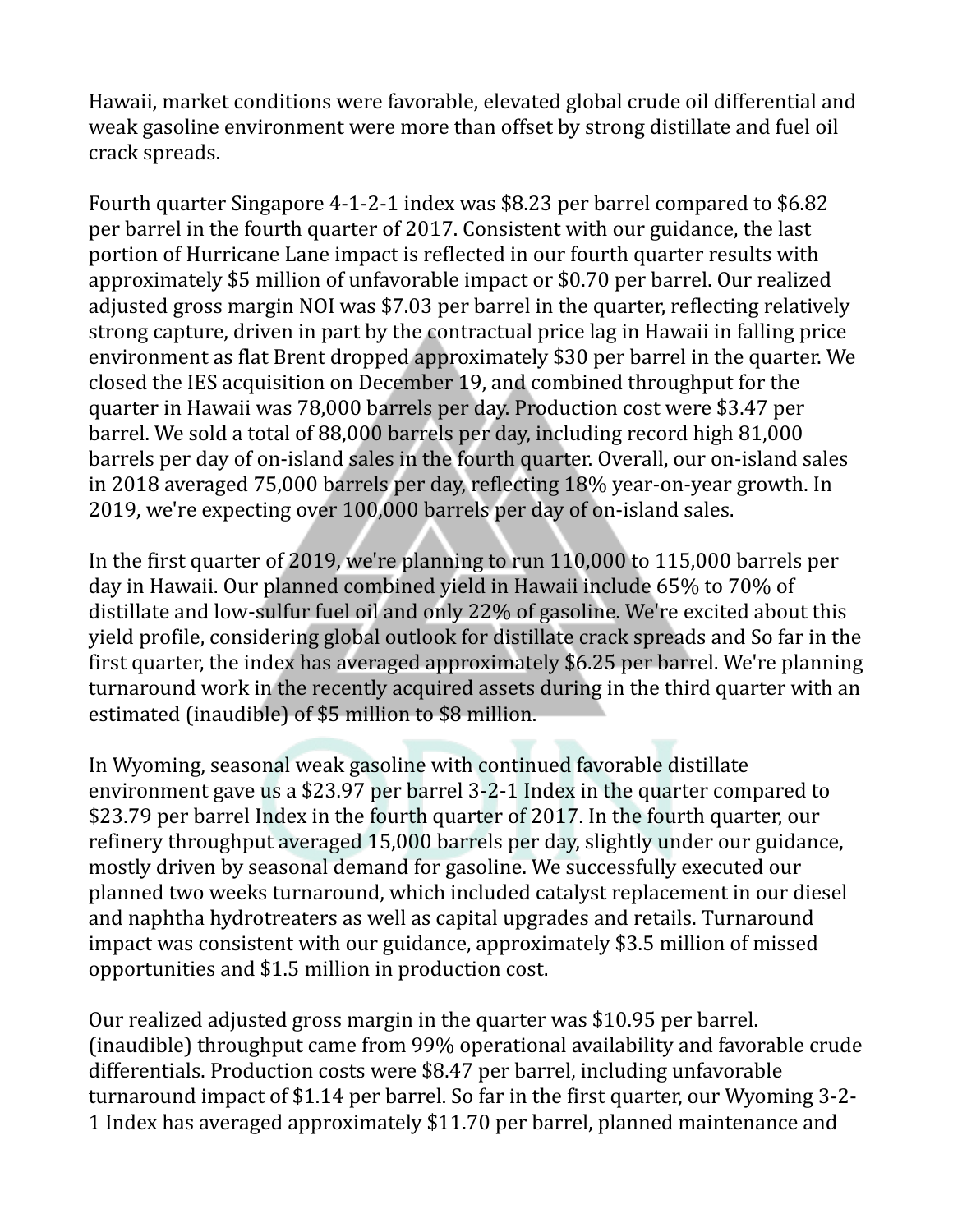extreme weather condition in the past several weeks have already reflected in Midwest and Rocky Mountains refineries low utilization rate as well as low inventories and improved crack spreads.

We continue to access and benefit from discounted pipeline and local production in the Powder River basin. Our first quarter target throughput in Wyoming is approximately 16,000 barrels per day with a 10-day reformer regeneration planned in March, estimated cost associated with the maintenance works is approximately \$500,000 and estimated missed opportunities at gross margin level of approximately \$1 million.

Western Canadian Select and Bakken crude oil discount to WTI, together with the high volatility in the past couple of months, but has recently stabilized around \$17 per barrel and \$2 per barrel discount respectively on a 12-month strip basis. Our target throughput the for first quarter in Washington is 38,000 barrels per day to 40,000 barrels per day. The largest item was the FIFO impact of approximately \$14 million for the fourth quarter and \$10 million for 2018 within our Wyoming refining results. First , we had approximately \$7 million of acquisition and integration expenses for the fourth quarter and \$10 million for 2018. As Bill referenced, we've had a busy year growing our footprint and incurred significant expense acquiring -- achieving regulatory approval and financing three transactions this year. We expect these costs to be markedly lower during 2019. Second, we expensed \$4 million of debt commitment fees during the quarter associated with the financing of the U.S. Oil acquisition.

Cash from operations totaled \$39 million during the quarter, including funds from working capital of \$17 million. For the full year, cash from operations totaled \$91 million, including funds consumed in working capital of \$11 million.

Net debt-to-capitalization was 40% and total liquidity was \$139 million compared to 41% and \$185 million at the end of the third quarter. Fourth quarter GAAP interest expense totaled \$10.4 million and DD&A totaled \$13.6 million. Following completion of the U.S. Oil refining acquisition, our liquidity position remains adequate at approximately \$144 million as of February 27. Our net debt-tocapitalization stands at 54% and we expect to move toward our targeted levels of 30% to 35% with the combination of debt pay downs and growth in our book to equity base through earnings contributions. Annual interest expense and DD&A based upon preliminary purchase price accounting are expected to be \$70 million to \$75 million and \$85 million to \$90 million respectively. Capital expenditures totaled \$18 million during the fourth quarter and \$48 million for 2018, below the lower end of our previously communicated range of \$50 million to \$55 million.